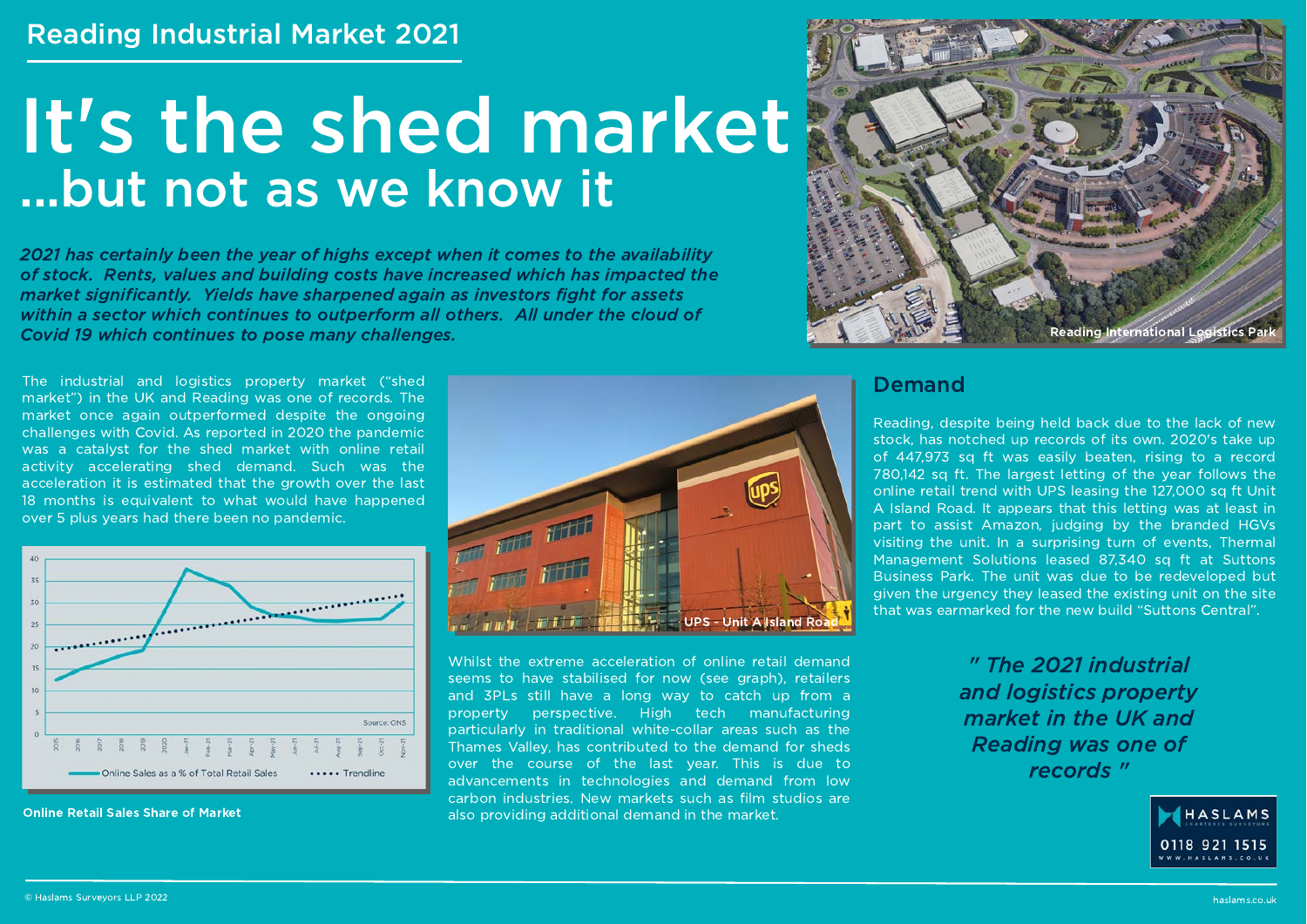



" Winnersh is in the 'golden triangle' for film and TV production and provides much needed space for this rapidly growing sector "

#### Ready... lights, camera, action!

As predicted in last year's report finally, a real reason to mention films! Headlines were created when Stage 50 announced its plans for Winnersh Film Studio at Frasers Property's Winnersh Triangle. Part of this scheme includes several shed lettings which will be used to support ongoing film production. Winnersh is in the "golden triangle" for film and TV production and provides much needed space for this rapidly growing sector, which is also experiencing a property supply shortfall. The shed market will continue to play a role in its growth, whilst also potentially competing for land as the sector matures.

### **Supply**

Supply is now at an all-time low with the availability of existing units almost halving from 825,394 sq ft to 457,552 sq ft. As with the previous few years, the availability of larger units remains extremely limited with only 6 units available over 15,000 sq ft! At least one of these units is also under offer, along with 18 of the 53 units currently available in the market. Further, the largest unit of 91.700 sq ft at Exeter Way. Theale has over 50% office content which won't suit most occupiers.



Supply and Demand 2017 - 2021

There are a handful of new schemes proposed which will help plug the gap, but all are unlikely to be completed during 2022. As a result, it is going to be a difficult 12 months for occupiers. The risk is that current Reading occupiers looking to expand will be forced out of the area to towns which are ahead of the speculative development curve, such as Basingstoke. The takeover of Arlington by Brookfield caused a delay to the development at Reading International Logistics Park, a scheme comprising 4 units totalling 162,500 sq ft. However, with the takeover now complete this will be the first scheme to "come out of the ground" and steal a march on the competition.

Closely behind will be Panattoni's 150,000 sq ft 3 unit scheme at Theale and Gova's 185,000 sq ft 10 unit scheme at Woodley, which are currently being considered by their respective LPAs. As a result of the dearth of supply, it is likely that the next record rent will be set on a refurbished unit this year. This will set a benchmark for those new schemes coming down the track. Development opportunities remain scarce, unless local authorities are prepared to release green field sites for commercial use and not just residential.

## "...only 6 units available over 15,000 sa ft! "



**CGI of proposed Panattoni Site Theale** 



**Total Supply 2017 - 2021**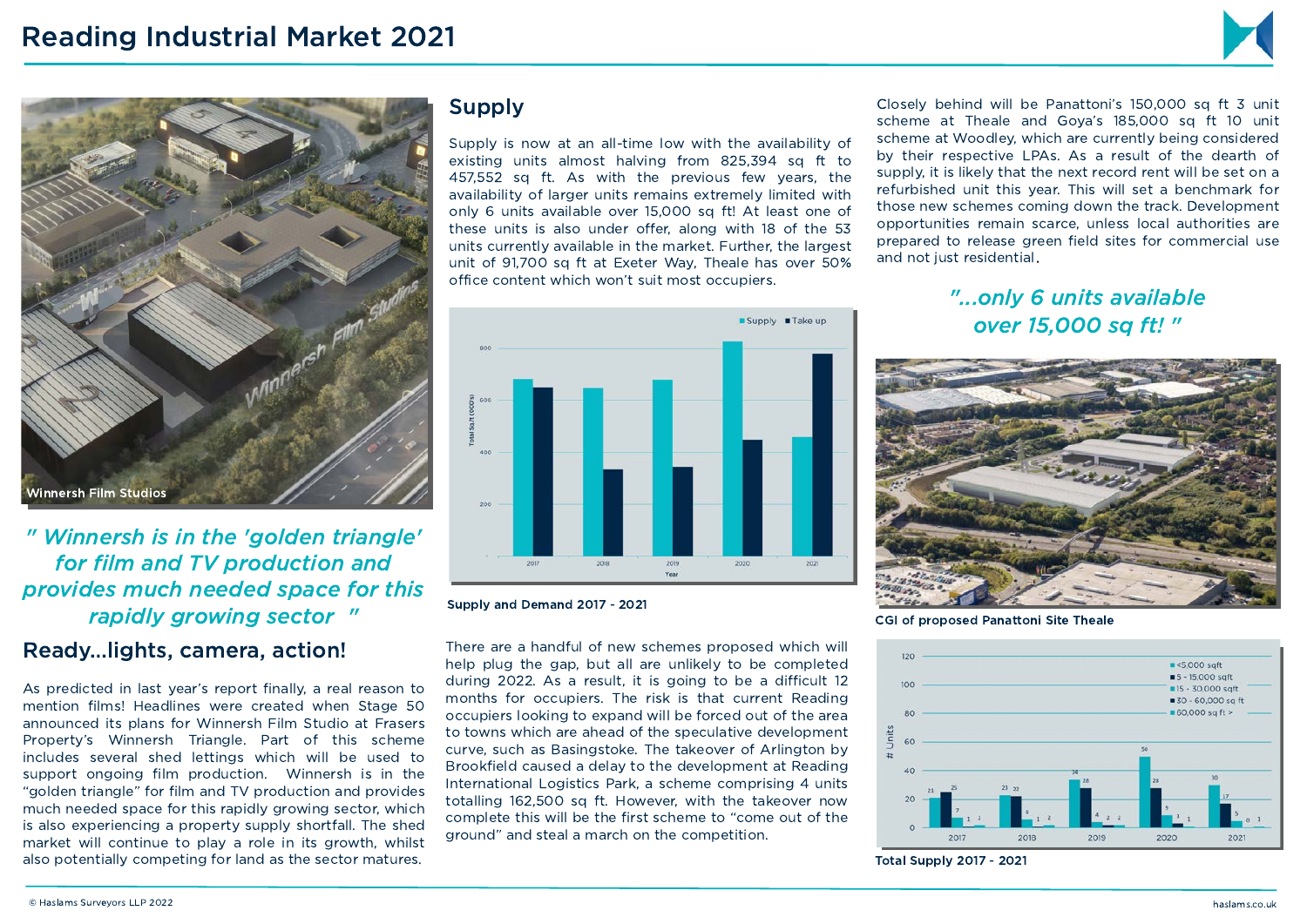#### Investment

As with the previous year, the UK shed investment market remained bouvant. The flight to this "safe" market continued and the weight of cash to invest in the sector remained high. This inevitably saw yields sharpen to record levels. With prime yields now consistently better than 3% in greater London it is fair to assume that around 3% could be secured in Reading.

Whilst across the UK there has been some large funding and portfolio activity. Reading has not seen any significant investment activity. In November, London & Cambridge sold their newly built unit in Woodley to Boundary Real Estates for £5.85m or 4% net initial yield. The unit comprises 15,500 sq ft and is let to Travis Perkins. Further. Total Park Theale was sold with 50% let by Total Developments to RTP for £10.51m. Urban Logistics REIT also purchased Creative House Theale via sale and lease back in July. The unit comprises 14.510 sq ft and was leased back for a two-year period. The purchase price of £3.3m reflected a net initial vield of 5.3%. It will be interesting to see if rising interest rates curtail the investment market in 2022.

#### " vields sharpened to record levels"



Total Park Theale sold to RPT Real Estate Ltd

#### **Rise of the MEES**

To help the UK achieve its target of net zero carbon emissions by 2050, the Government introduced the Minimum Energy Efficiency Standard (MEES) for commercial buildings in 2015, which brings both threats and opportunities to all stakeholders. Looking forward, this will be of particular importance to shed landlords and tenants. From April 2018, it has been unlawful for landlords to grant a new lease, lease extension or lease renewal of a sub-standard commercial property. A property is deemed sub-standard if it has an EPC rating of F or G. However, these rules are changing from April 2023, when it will be unlawful for Landlords to continue to lease a sub-standard commercial property.

This is only the beginning however, as by 2030, the Government aims to deem any commercial property with an EPC rating below a B as sub-standard. The Government has proposed this to be a phased implementation, with an interim milestone of EPC C by 2027. This means that many Landlords may be sitting on a time-bomb if they do not get their properties up to the required standard in time. As a result, we expect to see landlord's during 2022 preparing for these changes, particularly as ESG (Environmental, Social Governance) credentials are already starting to influence investor and landlord decision making. Over time we expect this to create two tier occupational and investor markets.

#### Materials shortage and high build costs

It is estimated that the cost of building work increased 24.5% in 2021 (BEIS) which is causing issues for shed developers. Ultimately cost inflation over time (all other things being equal) will simply translate into falling land prices. However, the strength of occupier demand and lack of supply has meant that currently this has not impacted land values, as rents and vields improve. At the moment developers are passing this cost on to occupiers through higher rents whilst land values remain at record levels.

More concerning is the physical shortage of building materials. The combination of competing with large demand projects (such as HS2 and Crossrail), Brexit, Covid and ongoing shipping disruption is the main reason for the current hiatus. Larger developers are likely to fare better going forward as they benefit from their buying power. Conceivably this could result in a two-tier market with smaller to medium sized developers unable to compete. Those developers backed by institutions on a site-by-site basis may also find it more difficult to compete with the larger developers and property companies.

" the strength of occupier demand and lack of supply has meant that currently this has not impacted land values, as rents and vields improve "